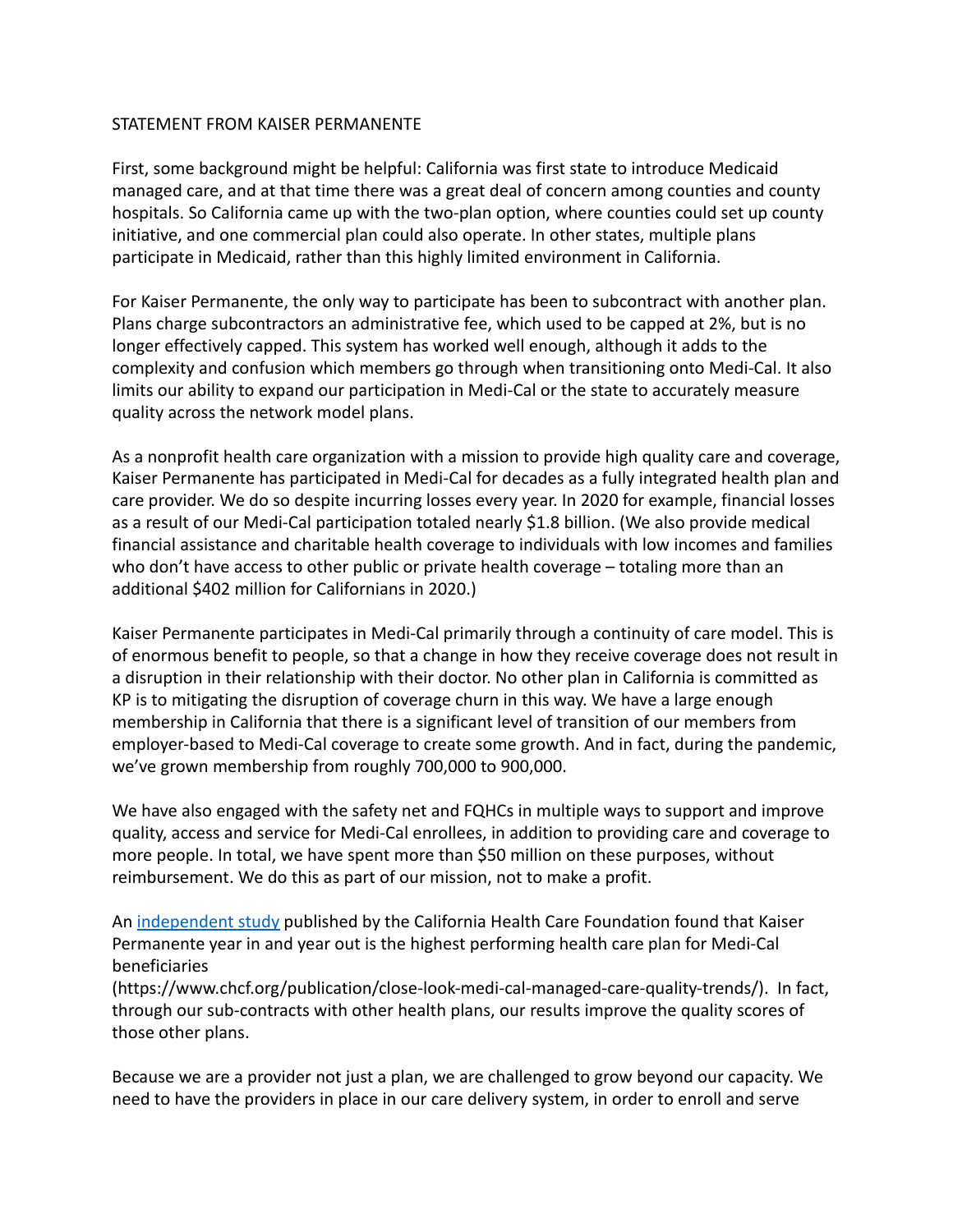more members. So we've always needed to be careful in growing at the right pace, to match our capacity. The State and other plans and many other hospitals have wanted us to grow more.

We have worked with state to develop sustainable approaches to increase our participation in Medi-Cal and improve the program in a variety of ways. We are committed to continuing to grow enrollment of Medi-Cal beneficiaries with Kaiser Permanente, but we also believe we can elevate quality for an even larger number of Medi-Cal beneficiaries by helping to the safety net system. Our goal is not to compete with the safety net but to support it.

- **Enrollment growth –** We will increase Medi-Cal membership in a sustainable way, in line with our growth in other enrollment, with a focus primarily on continuity of care and coverage, foster care and dual-eligible members.
- **Population health –** We are proposing to support the safety net by bringing our population health model to the FQHCs to help improve quality across the state.
- **Virtual care –** Further, as we develop our virtual care services, we are looking at ways to help expand the FQHCs' clinical and knowledge capacity so they can do more to help more people.
- **Specialty care gaps –** We will be addressing identified gaps in specialty access by piloting a limited number of in-person, ambulatory based, outpatient specialty care visits for the highest need specialties. This will be additive to the safety net system, not taking away from existing services.

Our increased participation in Medi-Cal is in alignment with our nonprofit mission, our focus on integrated care and coverage, reducing the needless complexity for our members, enhancing quality, and improving the health of our communities. It will allow for more Medi-Cal participation and greater quality improvements than would be possible if KP were to be fully open to Medi-Cal enrollment, which would be unsustainable for us, destabilizing for the safety net, and make things harder, not easier for people moving in to Medi-Cal coverage.

#### **Questions and Answers**

# **Q1. By negotiating a separate contract with the state, Kaiser Permanente is effectively bypassing the reprocurement. Why is it better for KP not to submit bids like all the other commercial Medi-Cal plans?**

Kaiser Permanente operates a high quality, integrated health care delivery system, which is unlike the network model plans that are competing in the reprocurement.

We are not competing with the other plans for members. We are not seeking to turn a profit off Medi-Cal enrollment. Kaiser Permanente participates in Medi-Cal because it is part of our mission to improve the health of the communities we serve. We participate in Medi-Cal despite incurring losses every year. In 2020 for example, financial losses as a result of our Medi-Cal participation totaled nearly \$1.8 billion.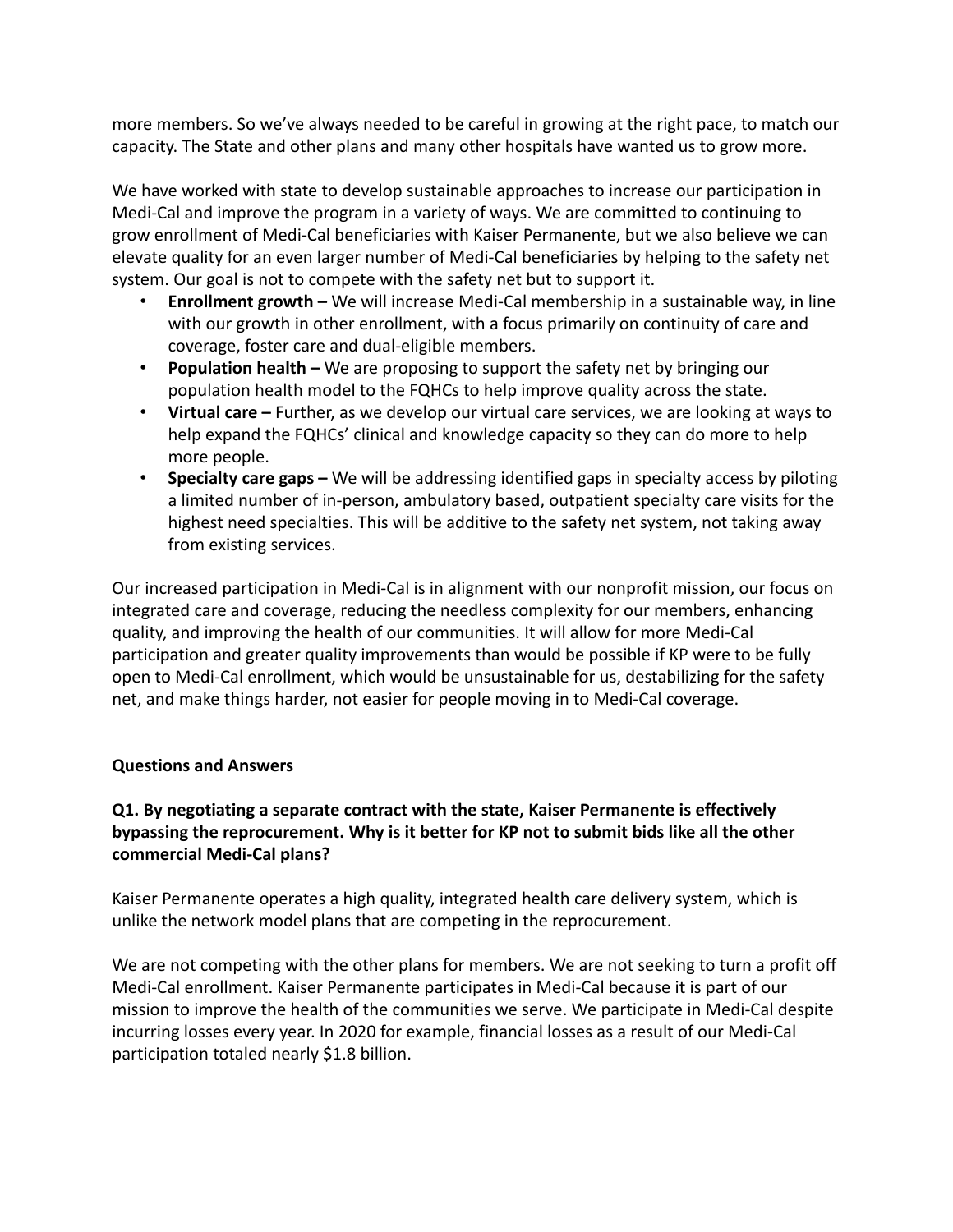Within our integrated delivery system, we do not contract with any willing provider, we do not market our Medi-Cal product, and we do not have unlimited capacity for membership growth. Our participation in Medi-Cal is designed to provide continuity of care and coverage to our members as they transition from Kaiser Permanente's other forms of coverage, such as when they lose employer-based coverage.

Given Kaiser Permanente's constraints on membership growth, options for Kaiser Permanente would have included either subcontracting under another Medi-Cal plan that may be bidding in multiple counties, or bidding directly but with restrictions on the number of Medi-Cal members we could serve. Neither option is good for DHCS or other commercial Medi-Cal plans, not to mention it wouldn't be good for enrollees. Evaluating KP as a subcontractor of another commercial Medi-Cal plan complicates the overall evaluation process and would likely result in bid protests. Evaluating Kaiser Permanente as a direct contractor puts DHCS in a predicament of either turning away its highest quality Medi-Cal plan today, or else selecting our plan but thereby creating only one option for enrollees who are not eligible for Kaiser Permanente membership (under the state's rather unique two plan model). Keeping Kaiser Permanente separate from the reprocurement process levels the playing field for all network model commercial plans, and decreases the likelihood of bid protests that would be associated with comparing apples to oranges.

### **Q2. Is this new state contract a statewide deal to directly serve Medi-Cal patients, or would it only be in counties KP currently operates in? Or would the contract allow KP to start with the current counties it does business in, with the potential to expand in future years statewide?**

Kaiser Permanente would contract directly with DHCS. Under that contract, Kaiser Permanente will continue to serve its existing Medi-Cal members in the counties it operates in today, and in counties where it previously participated in Medi-Cal, but had its subcontract terminated, such as Fresno, Kings, and Madera counties. In addition, Kaiser Permanente will have the opportunity to serve Medi-Cal members in counties where Kaiser Permanente has not previously been able to do so, such as in Stanislaus and Santa Cruz counties. In total, the alignment with Kaiser Permanente's overall health plan coverage areas will allow for the best member experience – providing continuity of care and coverage when members transition into and out of Medi-Cal – everywhere that Kaiser Permanente operates in California.

Under the current system, in counties where Kaiser Permanente is a subcontractor, our members are forced to navigate a needlessly complex route, and manage multiple plan memberships, just to stay with their Kaiser Permanente care providers when they wish to enroll in Medi-Cal. (See for example the great article about this in California Healthline in December, "Layers of [Subcontracted](https://californiahealthline.org/news/article/layers-of-subcontracted-services-confuse-and-frustrate-medi-cal-patients/) Services Confuse and Frustrate Medi-Cal Patients.") This undermines the benefit Kaiser Permanente offers to mitigate the risk that coverage churn can disrupt a relationship an individual has with a doctor.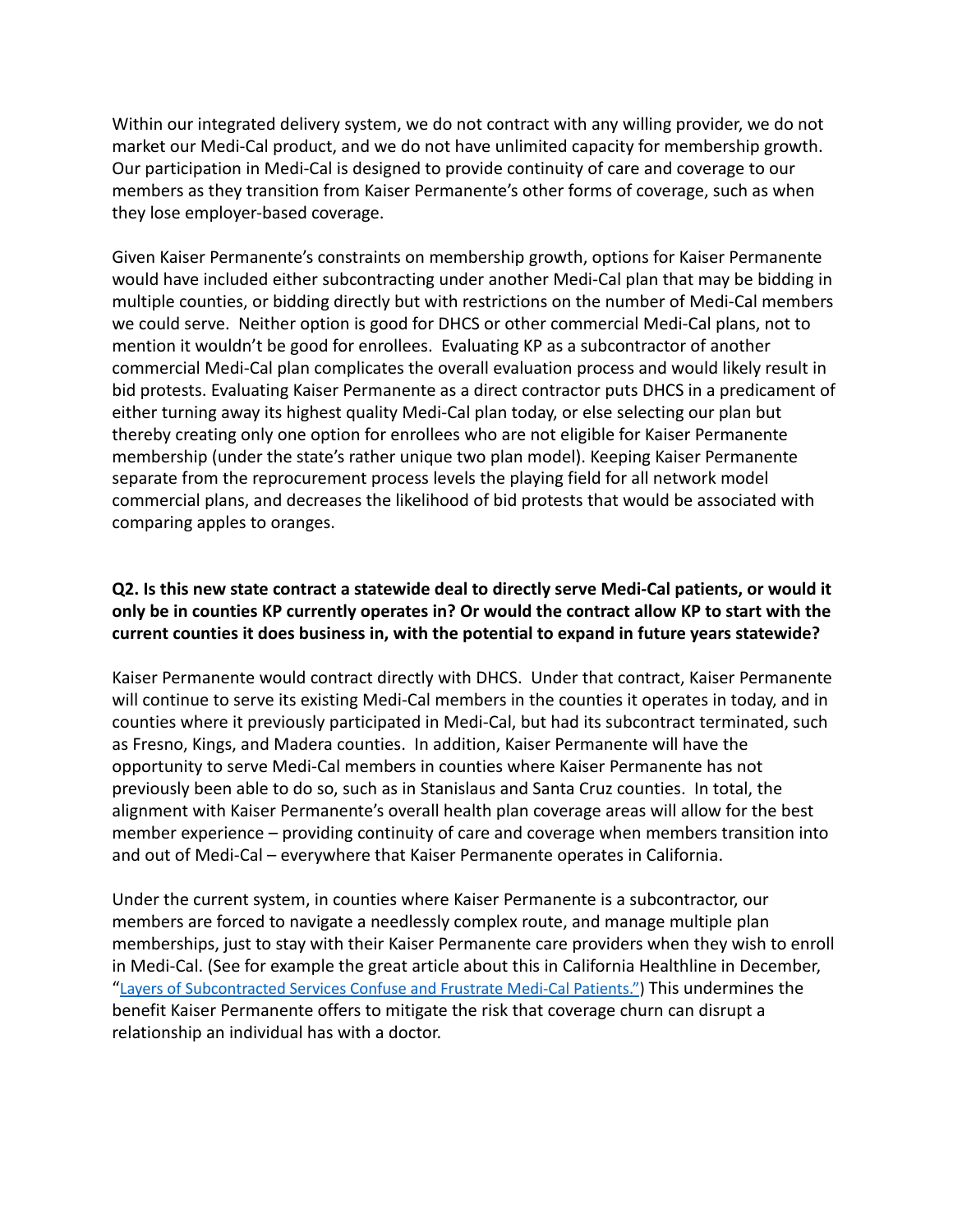### **Q3. With the new contract, would KP simply convert to a direct Medi-Cal contractor in counties where you are currently subcontracting or also enter other counties where you have no Medi-Cal presence?**

Please see the response to the question above.

# **Q4. Would KP direct contracts in San Diego and Sacramento remain intact or be supplanted by the new statewide contract? In other words, will you be staying in San Diego and Sacramento as one of the directly contracted health plans? If so, will KP be one of two plans in San Diego and Sacramento or one of three?**

Kaiser Permanente will continue to participate in San Diego and Sacramento. Its current contracts will be terminated and replaced with the single direct contact with DHCS. We defer to DHCS in terms of the total number of Medi-Cal managed care plans that will operate in Sacramento and San Diego.

# **Q5. Under current arrangements, both as subcontractor and direct contractor, Kaiser Permanente is allowed to accept only Medi-Cal enrollees who were KP members in the recent past and to decline default assignments. Will this continue to be the case in the new statewide contract, or does KP contemplate a significant increase in its Medi-Cal enrollment?**

Because Kaiser Permanente's participation in Medi-Cal is focused on continuity of care and coverage for its members, the existing enrollment process will stay in place: Our members with recent Kaiser Permanente coverage or family additions may join Kaiser Permanente for Medi-Cal coverage. As is the case today, Kaiser Permanente will not participate in the auto-enrollment program.

Kaiser Permanente is committed to increasing its participation in the Medi-Cal program, with a focus on foster care children and dually eligible members. Such growth outside of Kaiser Permanente's normal enrollment process will be in alignment with the capacity of Kaiser Permanente's integrated delivery system.

# **Q6. Other health plans say the ability to limit their enrollment numbers in that way is a form of cherry picking and gives KP an unfair advantage in the form of a healthier Medi-Cal risk pool? What do you say to this argument?**

Kaiser Permanente's Medi-Cal engagement is focused on providing continuity of care for existing members who lose their other coverage, such as employer-based coverage. This does not allow for 'cherry picking' the healthiest members, since our membership represents the entire spectrum of Californians. Rather, Medi-Cal members are enrolled if they have recent Kaiser Permanente coverage or if they are a family addition – the member's underlying medical conditions are never taken into consideration. Kaiser Permanente is modeling what many health experts regard as exemplary in terms of making sure that our multi-payer system has a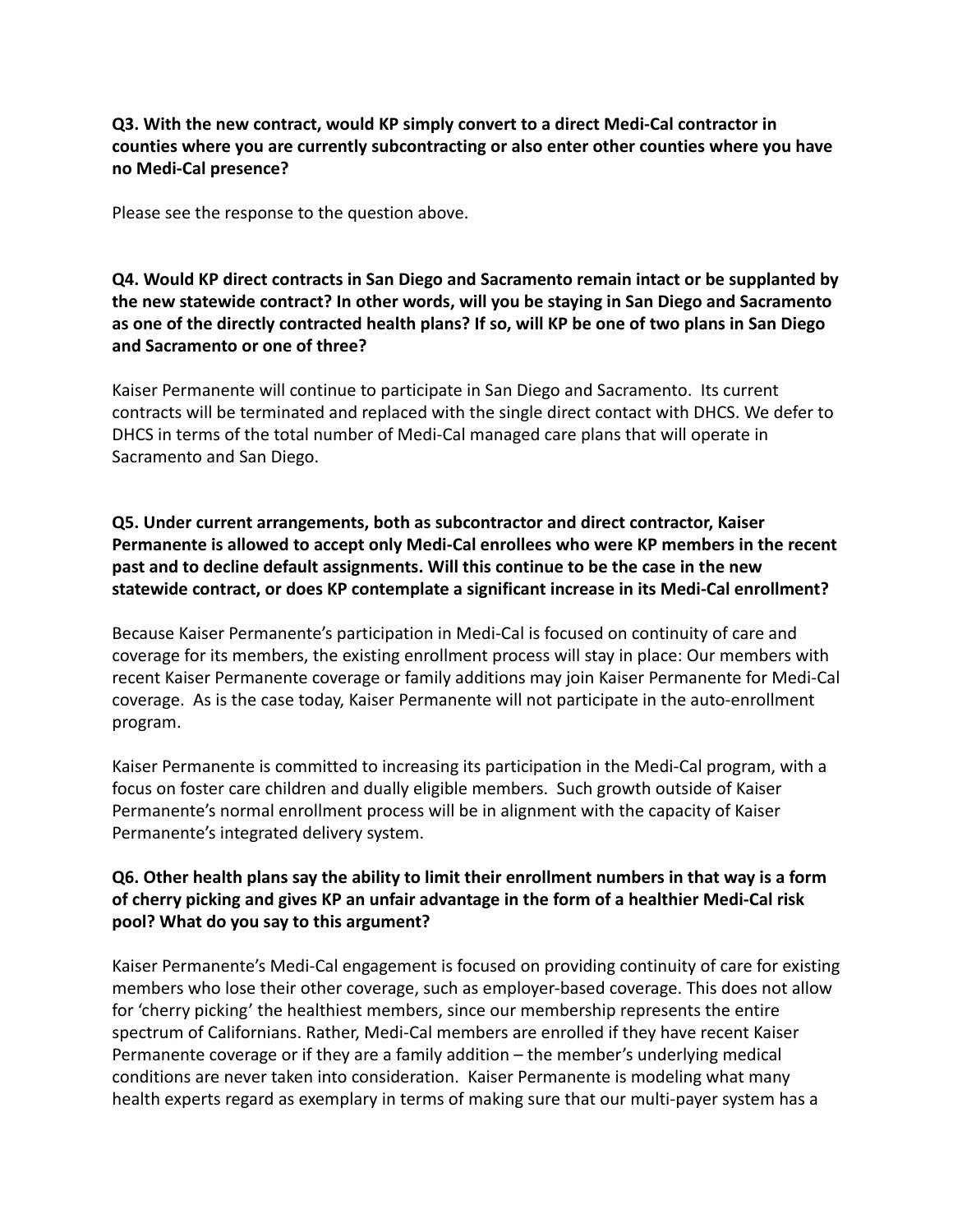way to ensure that when the source of coverage changes this does not disrupt the relationship between patients and their doctors. The Netherlands and other high performing health care systems in Europe use this approach nationwide to eliminate the potentially harmful effects of coverage churn.

In addition, Kaiser Permanente is committed to increasing its participation in the Medi-Cal program, with a focus on some of the most vulnerable people in the state -- foster care children and dually eligible members.

As part of our non-profit mission, Kaiser Permanente will continue to support the safety net, and will make significant additional investments to help improve quality and the member experience in the safety net. These include investments in the DHCS Population Health Management initiative, and a commitment to provide specialty care to non-Kaiser Permanente Medi-Cal members in areas where access gaps exist in the Medi-Cal program (specific areas are to be determined by Kaiser Permanente and DHCS).

# **Q7. Will KP be held to all the same performance and reporting requirements that are expected to be contained in the new contract everyone else will be signing? What is in the new KP contract that's not in the one everyone else is signing?**

Kaiser Permanente will be held to the same performance and reporting requirements that all Medi-Cal managed care plans will be held to, when this takes effect on 1/1/2024. In addition, Kaiser Permanente is committed to making significant new investments in the Medi-Cal program. These include Kaiser Permanente's commitment to DHCS's Population Health Management initiative, and Kaiser Permanente's commitment to providing specialty care to non-Kaiser Permanente Medi-Cal members in areas where access gaps exist in the Medi-Cal program (specific areas are to be determined by Kaiser Permanente and DHCS).

# **Q8. The other commercial Medi-Cal plans have spent lots of time and resources over the past many months planning their reprocurement strategies and some feel that the playing field is suddenly being tilted at the last minute. What would you say to mollify them?**

First of all, nothing in this state contract should affect the current reprocurement process. Kaiser Permanente operates a high quality, integrated delivery system, which is unlike the network model plans who are competing in the reprocurement. Given Kaiser Permanente's constraints on membership growth, options for Kaiser Permanente would have included either subcontracting under another Medi-Cal plan, potentially in multiple counties, or bidding directly but with restrictions on the number of Medi-Cal members we could serve. Neither option is good for DHCS or other commercial Medi-Cal plans, as discussed above. Our contract does not interfere with their operations or change the competition. In fact, it levels the playing field to include only network model plans in the procurement. In addition, we are seeking to support the safety net with additional investments, which in turn will benefit other plans.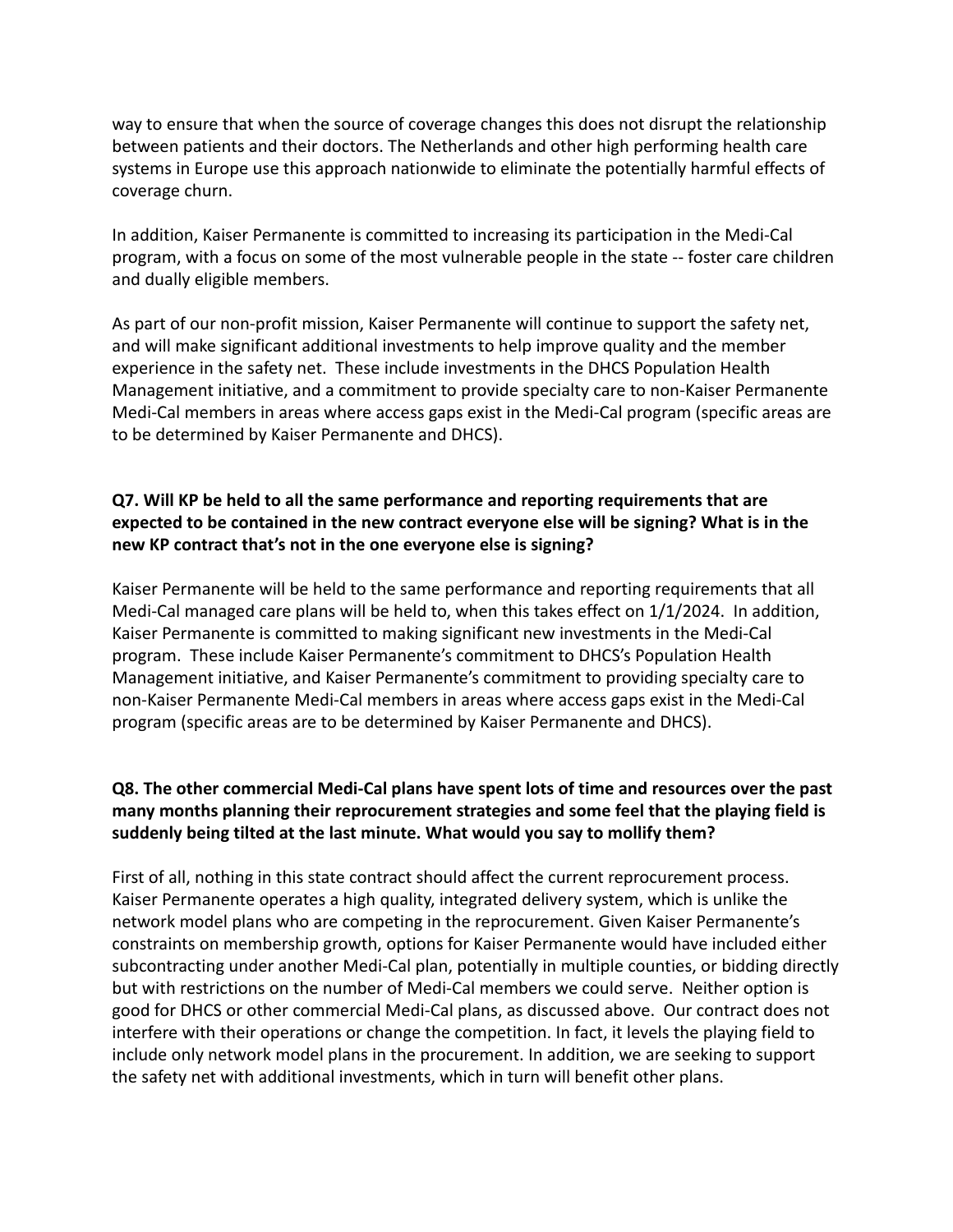### **Q9. Can you confirm that as part of the deal, you have agreed to donate \$1 billion to the state's safety net facilities? What type of facilities does this include?**

This is absolutely not accurate. Kaiser Permanente has not committed to a specific dollar amount, but we are developing plans to make substantial new investments in the Medi-Cal program. These include Kaiser Permanente's commitment to DHCS's Population Health Management initiative, and Kaiser Permanente's commitment to providing specialty care to non-Kaiser Permanente Medi-Cal members in areas where access gaps exist in the Medi-Cal program. In addition, Kaiser Permanente's commitments to membership growth under this contract represent additional investments in the Medi-Cal program, since we lose significant amounts of money each year on our Medi-Cal engagement, and that will continue.

We are not seeking to turn a profit off Medi-Cal enrollment. Kaiser Permanente participates in Medi-Cal because it is part of our mission to improve the health of the communities we serve. We participate in Medi-Cal despite incurring losses every year.

We've also provided tens of millions to the safety net system, to help build clinics, install electronic medical health records, and more.

# **Q10. Does your new agreement with the state envision allowing KP to become a direct contractor in the COHS counties? It appears this could be legally tricky because of statute pertaining to COHS. Do you anticipate potential legal challenges on this point?**

Yes, Kaiser Permanente would become a direct contractor in the COHS counties. Our understanding is that this will require a statute pertaining to the COHS counties, but we feel DHCS is best positioned to respond to these questions.

#### **Q11. The following document**

**([https://www.kpihp.org/wp-content/uploads/2020/01/ca\\_medicaid\\_flyer\\_July2020.pdf](https://urldefense.com/v3/__https:/www.kpihp.org/wp-content/uploads/2020/01/ca_medicaid_flyer_July2020.pdf__;!!BZ50a36bapWJ!4-D_hRJJrhFBDi_0sABpqYhpvjrAbpRa22roLQ5mwz7iZk15qxlIIku8e5cYJIDMMg$)), dated July 2020, shows 22 counties where KP participates in Medi-Cal and breaks them down by whether KP is a subcontractor in two-plan counties and COHS counties, or a direct contractor in GMC counties. We know the enrollment numbers have risen somewhat (according to DMHC data), but can you confirm whether the number of counties, and the breakdown of the counties according to direct contracting or subcontracting, is still accurate? If not, can you provide updated information?**

This information is still accurate.

**Q12. What do you say to critics who say that KP is being given a special sweetheart deal from the Newsom administration that allows it to circumvent quality and accountability requirements that other plans have to comply with – and as one of the governor's biggest political allies, the company is being given an unfair advantage in the Medi-Cal space.**